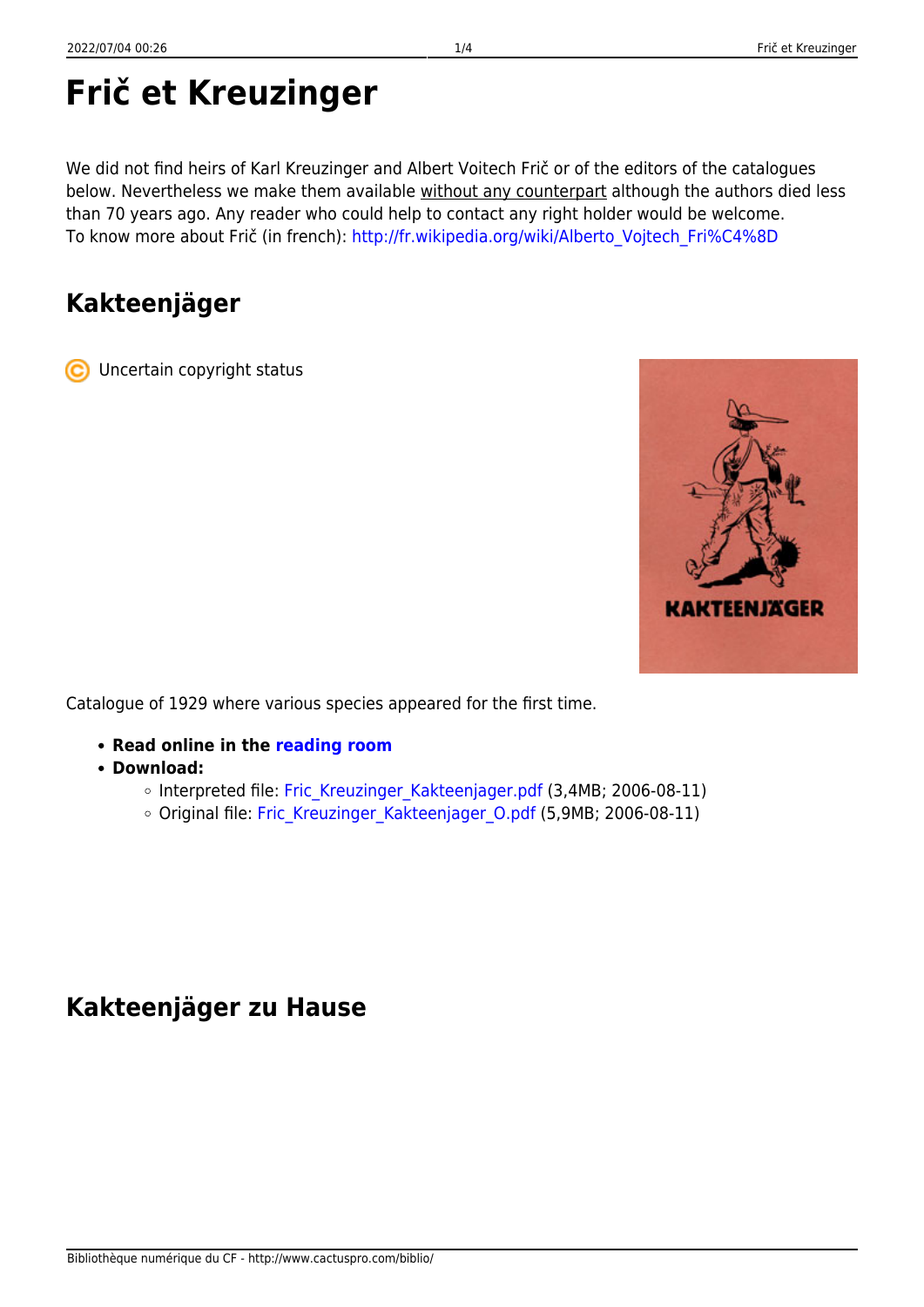C

#### Uncertain copyright status



Catalogue of 1932 with some historical pictures.

- **Read online in the [reading room](https://www.cactuspro.com/lecture/Fric-Kreuzinger/KaktHause/page-1.html)**
- **Télécharger :**
	- o Interpreted file: [Fric\\_KaktHause.pdf](https://www.cactuspro.com/biblio_fichiers/pdf/Fric_Kreuzinger/Fric_KaktHause.pdf) (1.2MB; 2009-21-11)
	- o Original file: Fric KaktHause O.pdf (1.6MB; 2009-21-11)

# **Verzeichnis amerikanischer und anderer Sukkulenten mit Revision der Systematik der Kakteen — "Kreuzinger Katalog"**

**C** Uncertain copyright status

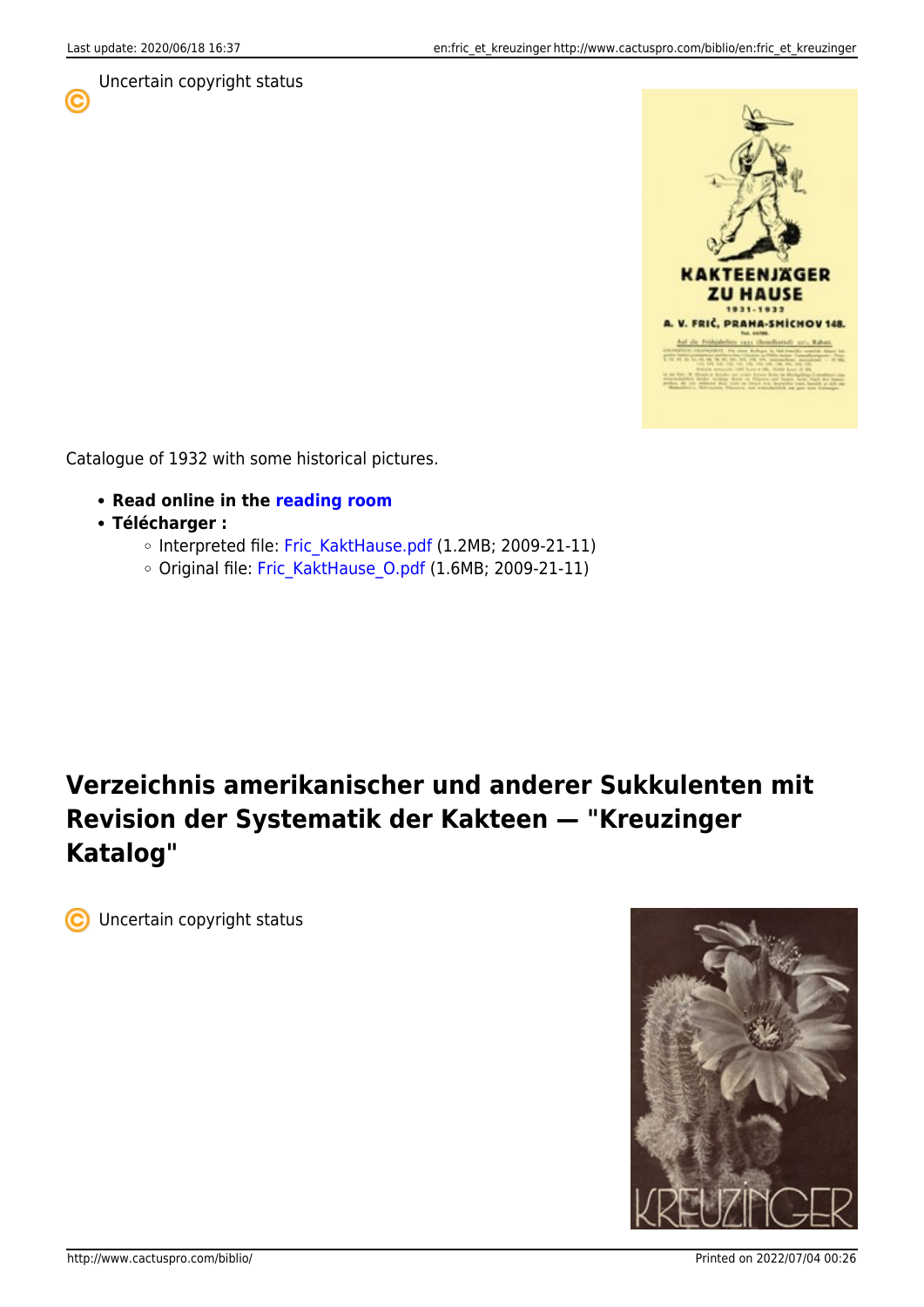This is war declaration against "German cactology". Through Kreuzinger, Frič proposes his classification. Buining and Donald resurected this work many years later. Even though Frič work was far from being perfect, he was a man of merite, and he died in destitution.

- **Read online in the [reading room](https://www.cactuspro.com/lecture/Fric-Kreuzinger/Verzeichnis-amerikanischer/page-1.en.html)**
- **Download:**
	- o Interpreted file: Fric Kreuzinger KreuzKat.pdf (10,6MB; 2006-08-11)
	- Original file: Fric Kreuzinger KreuzKat O.pdf (56Mo; 2006-08-11)

## **Zur Revision der Systematik der Kakteen von Karl Kreuzinger**

Uncertain copyright status



After "Kreuzinger Kaktalog" was published, Backeberg and Buxbaum reacted. They wanted to issue a biting reply in Kakteenkunde, however the editor, von Röder, rejected the manuscript. They decided to send this manuscript together with a contribution by Tiegel by mail to some subscribers. A few months before (Sept. 1935) Werdermann had published the first analysis of the "Kaktalog" in Jahrbuch der DKG. The analysis was rigorous although neither unpleasent nor insulting. Soon after, the DKG succeeded in inserting a nasty warning in Kakteenkunde where the society signed on behalf of some well-known authors although the latter were not informed. Three months later, Kreuzinger and Frič replied in an advertisement. The publisher attempted an embarrassed justification. We deliver various evidences and we leave you judging of the nasty atmosphere of that time.

#### **Read online in the [reading room](https://www.cactuspro.com/lecture/Fric-Kreuzinger/Zur-Revision/page-1.en.html)**

- **Download:**
	- $\circ$  Interpreted file: Fric Kreuzinger Ablehnung.pdf (1,1MB; 2006-09-15)
	- Original file: Fric Kreuzinger Ablehnung O.pdf (9,1MB; 2006-09-15)

A commented translation in french (Sorry!) of these documents will be issued.